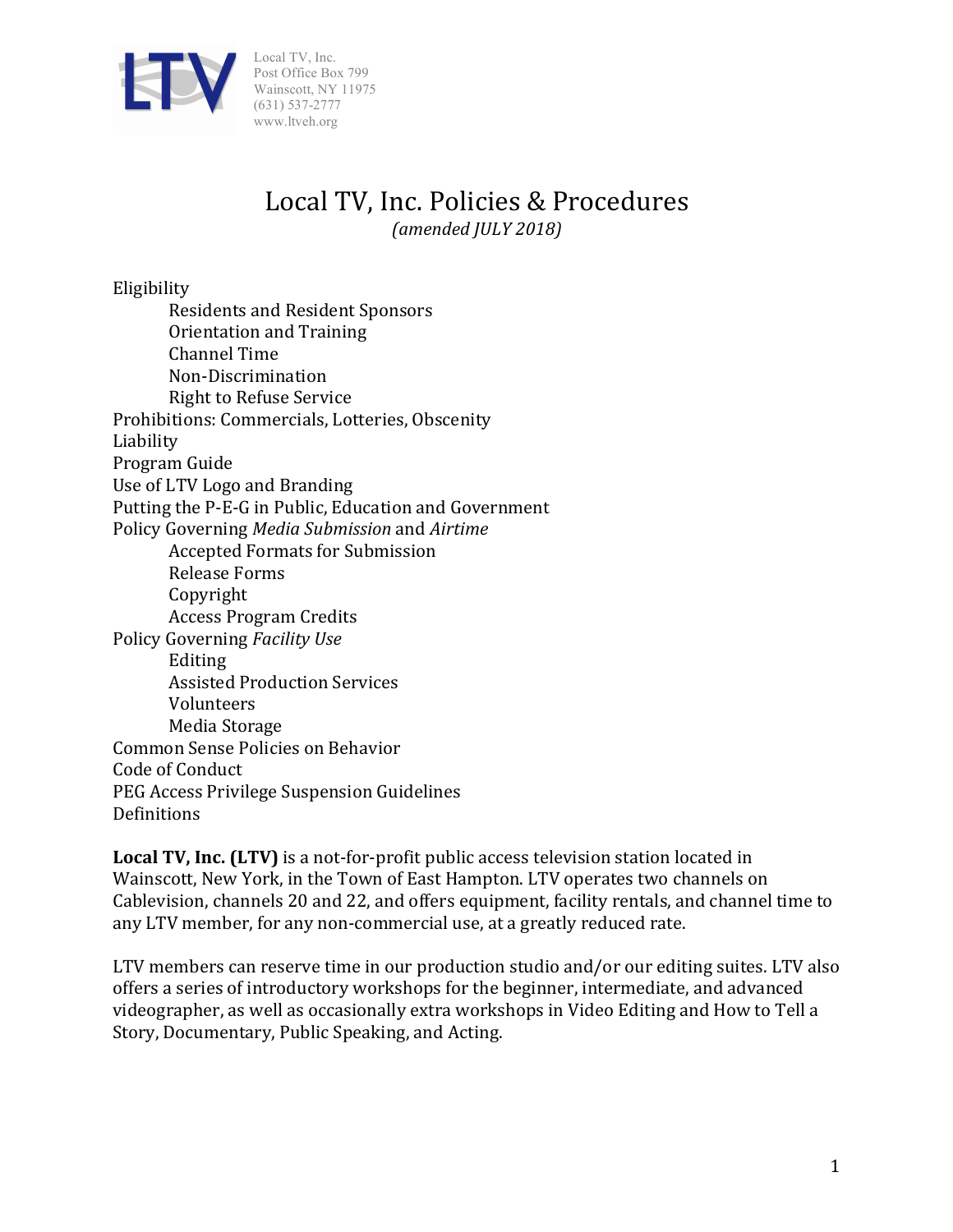

**LTV's Mission Statement:** LTV provides a free-speech television and media platform to share all manner of public discourse, education, and creative expression within our community and the world at large.

With the financial support of people like you, and with the support of the Town and Village of East Hampton, LTV is able:

- To allocate channel space and time to East Hampton Town residents, non-profit organizations, educators, and governmental bodies to cablecast their programs.
- *To offer access* to a facility in which studios, production, and editing equipment are available for the use of residents, non-profit organizations, educators, and governmental bodies to create television productions for cablecasting on LTV's designated access channels.
- *To offer television production training* in the use of access facilities and equipment.
- To house an archive in which shows of historic value and interest to East Hampton residents are preserved.
- To administer, promote, or otherwise support PEG access programming benefiting the community, including the production of content and the selection of programs from satellite and other resources.

This document details the **Policy & Procedures of LTV**. Please keep in mind:

- Eligibility for membership is based on local residency. Non-local residents must have a Resident Sponsor and pay a yearly *Non-Resident* fee.
- All of LTV's production and post-production capabilities must be used for the production of non-commercial content without exception.
- All content created at LTV must be intended for broadcast on LTV Channel 20, and must be credited to LTV.
- LTV does not pre-screen, censor, or edit content submitted for broadcast, although some content restrictions apply.
- This policy may be updated without notice, and is made available on the LTV website (www.ltveh.org) or as requested by mail.

# Eligibility

### *Resident Producers and Resident Sponsors*

Public Access training, equipment and studios are available to any Resident of the Town of East Hampton (*Resident Producer*), and to non-locals with a local sponsor (*Resident Sponsor*), provided they have completed the membership and orientation process and paid the requisite fee. Proof of residence can be in the form of 1. a valid photo ID and 2. a current resident utility bill (P.O. boxes are not acceptable), or a current bank statement. Minors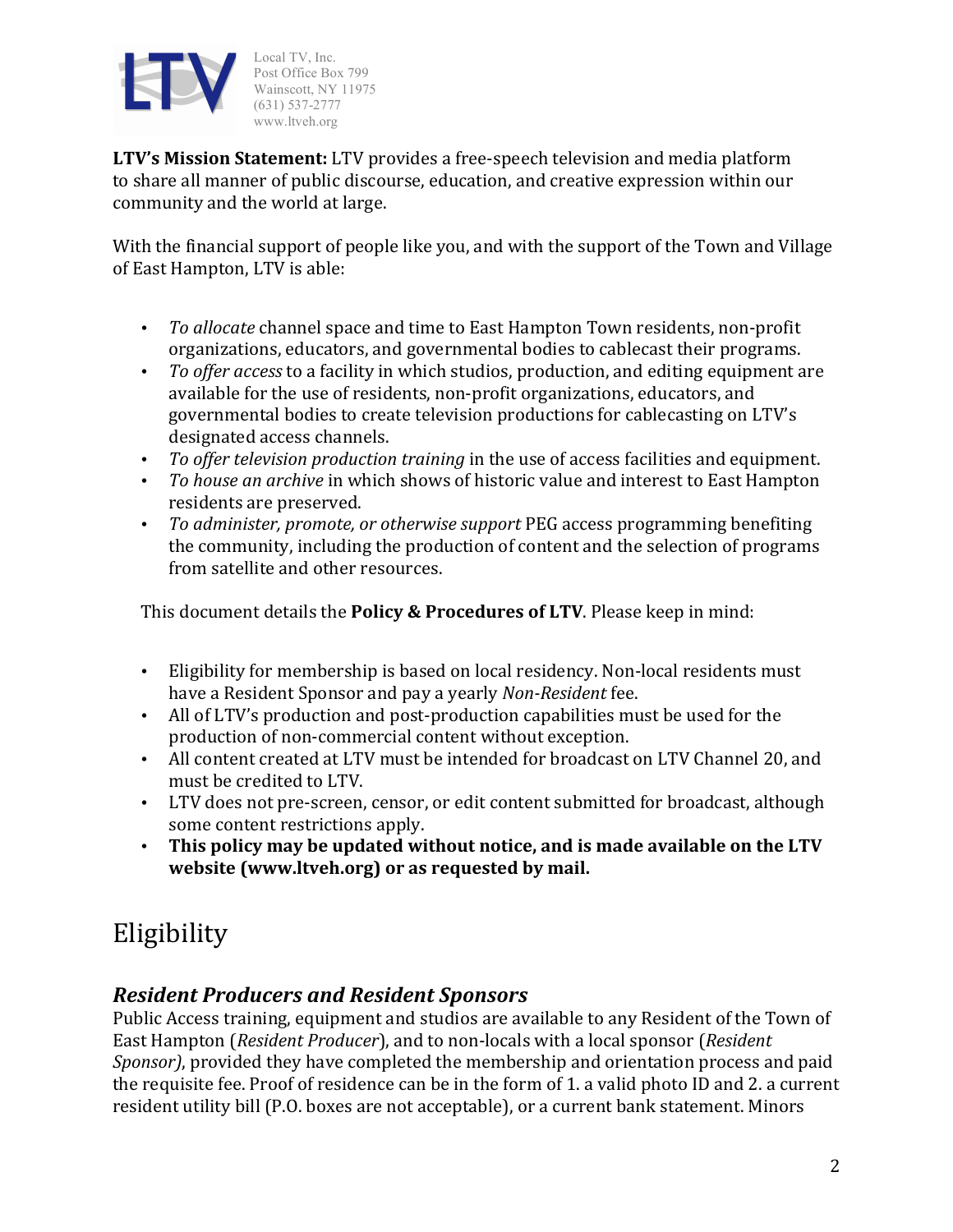

under 18 years old must have a signed authorization from a parent or guardian who assumes all legal responsibility for the minor. Also, minors must have parental permission to appear in Access Programming.

LTV provides a variety of production and post-production equipment that might require additional certification beyond the orientation workshop. Beginner, Intermediate and Advanced training and certification is available to any LTV user who has completed the initial orientation, by appointment, and subject to availability of staff.

### *Orientation and Training*

Anyone who wants to use the studios at LTV must first complete the Orientation workshop and submit a signed *Statement of Compliance*. LTV provides Orientation and Training workshops on a first-come, first-served basis throughout the year. To schedule an appointment, email info@ltveh.org

While it is *highly recommended* that everyone take an Orientation workshop (roughly 2) hours), anyone who wants to submit programming for broadcast without using our studios may do so provided they acknowledge they have read these policies and sign the *Statement of Compliance*.

Anyone who has not produced programming using the facility for more than 5 years, *must retake* the Orientation workshop.

### *Channel Time*

Public access channel time shall be made available to any eligible LTV member. Producers of a *regular series* are advised to make a number of programs in advance so that they can retain their airtime should tapings be cancelled. Failure to submit a new program may result in the loss of your time slot. A re-run may air after three months of programming has been submitted.

Time-sensitive materials should be submitted *one month prior to the event*. For example, holiday-cooking shows should be submitted at least one month prior to the holiday. A schedule of time slots will only be given out when a program is in-house and ready-to-air. Please allow 15 business days for a schedule to be obtained.

Residents' programs take priority over non-residents' programs.

All requests for time-slot changes must be submitted in writing and will only be considered upon availability.

### *Non-Discrimination*

LTV will not deny training, or the use of any of its equipment or studios on the basis of race, sex, age, physical or mental disability, national origin, citizenship status, religious or political belief or affiliation, sexual orientation, gender identity and expression, marital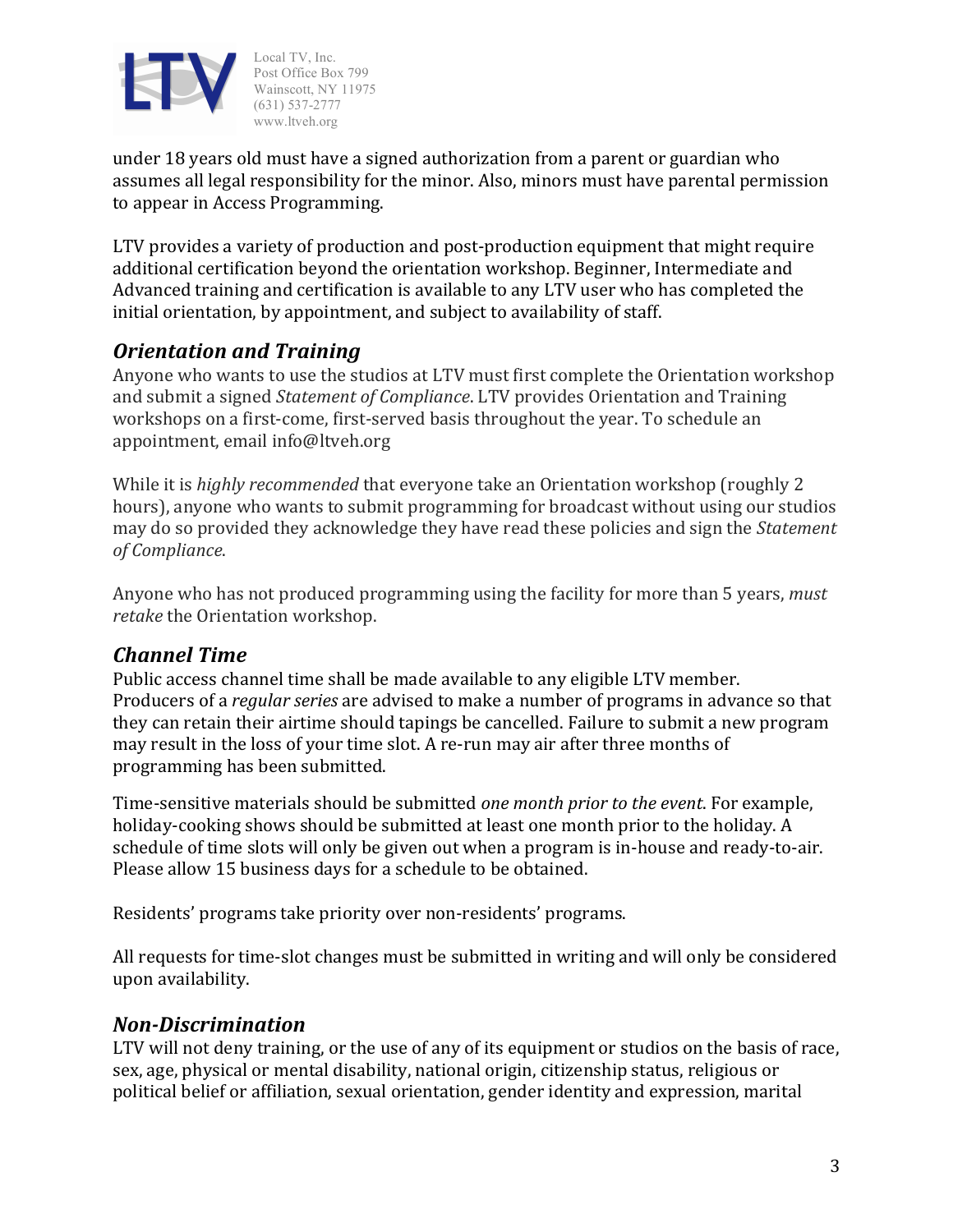

status, status with regard to public assistance, status as a veteran, or any other characteristic protected by federal, state, or local law.

### *Right-to-Refuse Service*

LTV reserves the *right-to-refuse* access to its studios and equipment to any person who does not adhere to these Policies or the Statement of Compliance. LTV staff reserves the right to ask anyone to leave the building if  $s/h$ e is disruptive to daily business or unreasonably interferes with another user's  $-$  or the staff or a staff person's  $-$  ability to work. LTV may ask for proof of eligibility and/or basic equipment competency at any time. If such proof cannot be provided, LTV reserves the right to refuse to air any program and any service.

## Prohibitions: Commercials, Lotteries, and Obscenity

### *Commercial Use*

LTV prohibits any audio or visual material promoting or designed to present a commercial transaction or designed for non-political or commercial fundraising in connection with any Access Programming. LTV will reject any program that contains material designed to elicit a response or any other solicitation of names or addresses that may be used for future nonpolitical or commercial fund raising activities.

Factors that LTV will review and consider, as a whole, in determining whether a program presents a commercial transaction, include, but are not limited to, whether the program:

- proposes the sale of goods or services;
- promotes a commercial enterprise or product;
- contains business addresses or logos;
- gives a physical address, phone number, or website to "call for more information" during the body of the program;
- posts a phone number or web address on the screen;
- suggests that a guest's company is better than others in the field;
- lists a guest's company name multiple times as a commercial promotion rather than a credential;
- contains a "call-to-action" with regard to a commercial item or service; or
- contains a "900" or similar "pay" telephone number.

### *Lotteries*

LTV will not cablecast any program, production, or presentation that involves directly or indirectly any lottery information or which involves a lottery, gift, contest, enterprise, or similar scheme.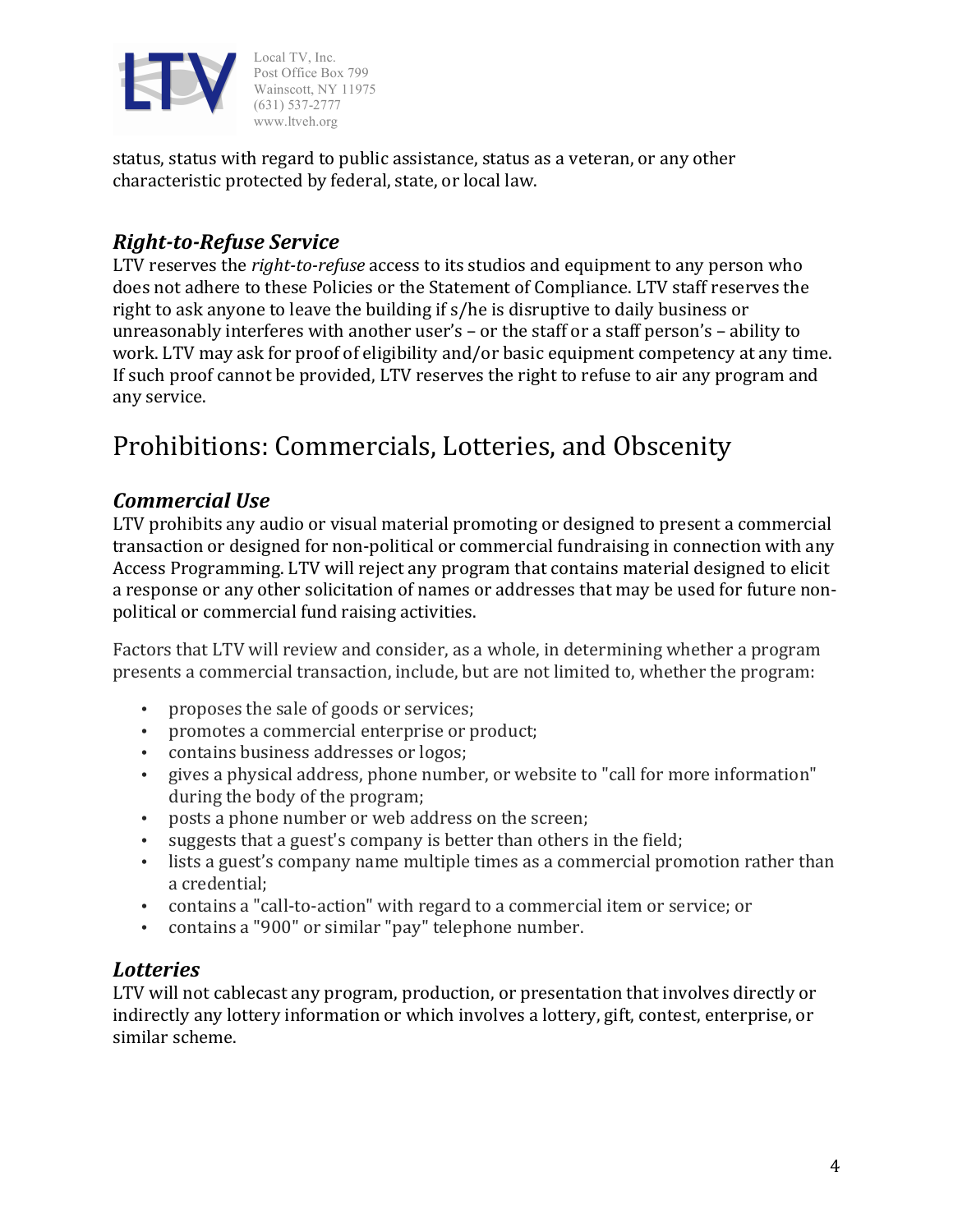

### *Obscenity*

LTV will not cablecast any program, production or presentation that involves any Obscene Material or other unprotected speech. See *The FCC and Freedom of Speech*: https://www.fcc.gov/guides/fcc-and-freedom-speech

LTV recommends assigning a rating in accordance with the television industry's parental guidelines based upon strong language, violence or mature subject matter. Rating should appear either before the start of the Access Programming or as part of its title. A brief description of each such rating is set forth below:

- **TV-Y:** This program is designed to be appropriate for all children ages 2 6.
- **TV-Y7:** This program is designed for children ages 7 and older. Themes and elements in the program may include mild fantasy or comedic violence and may frighten children under 7.
- **TV-G:** This program is suitable for all ages, general audience. It contains little or no violence, no strong language and little or no sexual dialogue or situations.
- **TV-PG:** (Parental Guidance Suggested). This program contains material that parents may find unsuitable for younger children. May contain one or more of the following: mild violence, some sexual situations, infrequent coarse language or some suggestive dialogue.
- **TV-14:** (Parents Strongly Cautioned). This program contains some material that many parents would find unsuitable for children under 14 years of age. This program contains one or more of the following: intense violence, intense sexual situations, strong or coarse language, or intensely suggestive dialogue.
- **TV-MA:** (Mature Audiences Only). This program is specifically designed for adults. It contains one or more of the following: graphic violence, explicit sexual activity or crude indecent language.

In order to minimize the likelihood of exposing minors to Indecent Material, LTV encourages scheduling programming containing content that might be considered indecent after 10:00 p.m. LTV also *reserves the right* to assign an appropriate rating, in its reasonable discretion. LTV will not edit prohibited material from Access Programming and will return media to the Producer to edit him or herself.

Eligibility for any program to be cablecast using a LTV Access Channel is subject to reasonable review by LTV. LTV shall be under no obligation to cablecast a program it believes to be in violation of this policy, or for which LTV determines the Applicant is ineligible.

If, in LTV's reasonable discretion, any program, production, or presentation contains material forbidden pursuant to Federal, state, or local laws, rules, or regulations, LTV shall notify the Applicant, who may either eliminate the offending material or withdraw the program. Applicants can appeal any such decision of LTV by contacting in writing LTV, Post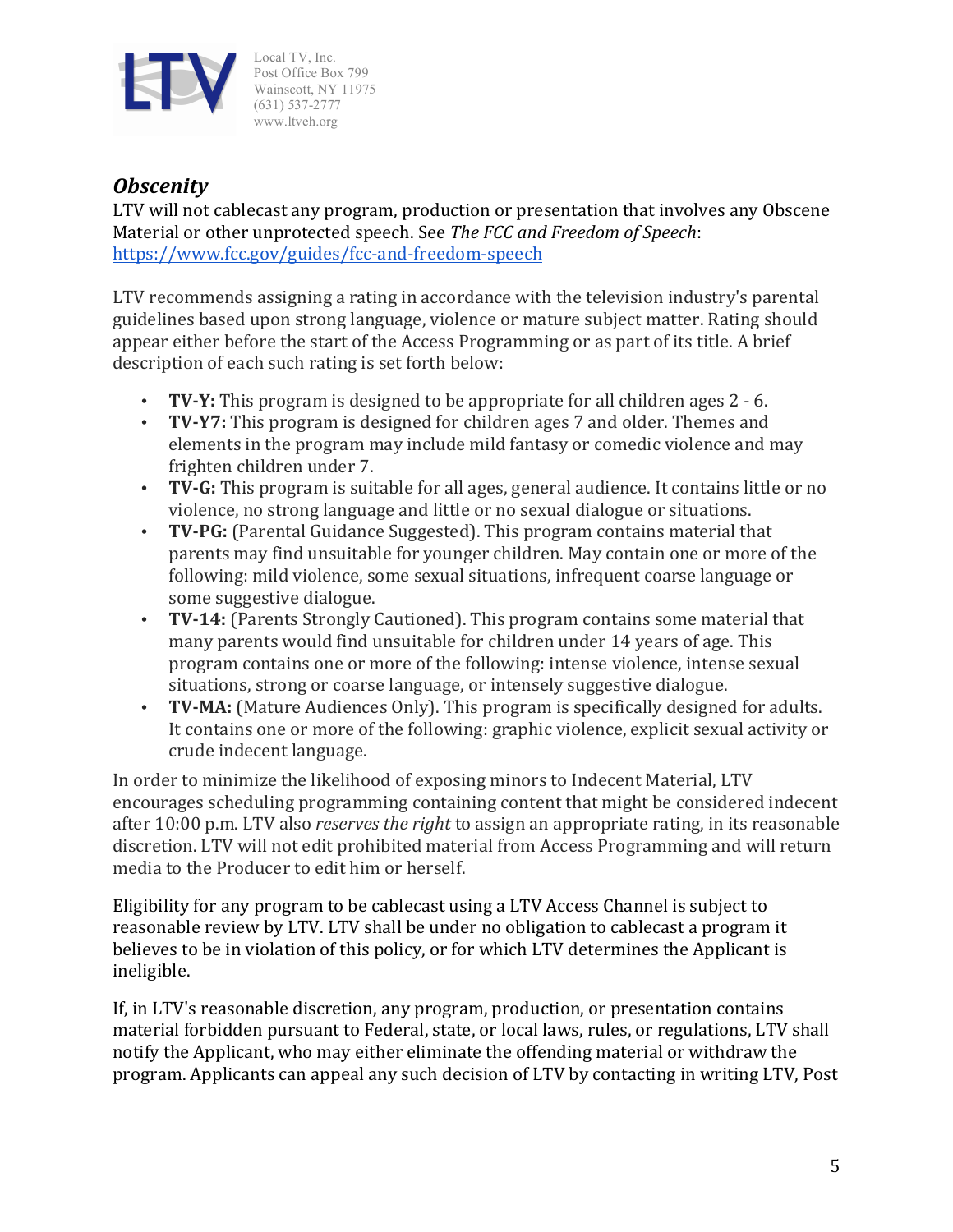

Office Box 799, Wainscott, NY 11975. LTV will not edit any program.

# Liability

An Access User must assume all responsibility as producer and/or originator of any program cablecast on LTV's cable system. LTV *does not* exercise editorial control over the content of any program produced. Access Users who produce and/or cablecast anything that violates federal, state or local laws, rules or regulations, or which infringes upon the rights of any person, corporation, partnership or entity, or constitute libel or slander, may be subject to criminal or civil penalties. All Access Users agree to indemnify and hold LTV harmless from any such third-party claims. LTV does not provide liability insurance for **Access Users.**

# Program Guide

LTV reserves the right to include the Access Programming in its television guide listings but does not guarantee it will appear.

## Use of LTV Logo and Branding

LTV does not sponsor individual Access Users. Access Users may not use the LTV logo, name, symbols, or other indicators of LTV sponsorship or association at any time without prior written consent of LTV.

No employees, volunteers, or other persons associated with an Access User may represent at any time that they are employees or representatives of LTV.

### Putting the PEG in Public, Education and Government: Definitions

**PUBLIC**: A person residing in, or a group or organization that operates within LTV's Service Area is eligible to use the Public Access Channel for Access Programming on a first-come, first-served, non-discriminatory basis for a maximum of 52 weeks which begins on the premier date of the program, subject to availability and by appointment only.

A resident of the LTV Service Area may apply to sponsor a non-resident's program assuming all obligations of being a Producer. LTV deals exclusively with Resident Sponsors.

**EDUCATION:** A *bona fide* educational institution, chartered or licensed by the State Department of Education or in possession of a New York State Board of Regents license and located within LTV's Service Area, is eligible to use Channel 22, the Educational Access Channel for Access Programming on a first-come, first-served, non-discriminatory basis.

**GOVERNMENT:** A *bona fide* governmental body located within, or an elected official who represents all or a portion of, LTV's Service Area is eligible to use Channel 22, the Governmental Access Channel for Access Programming on a first-come, first-served, non-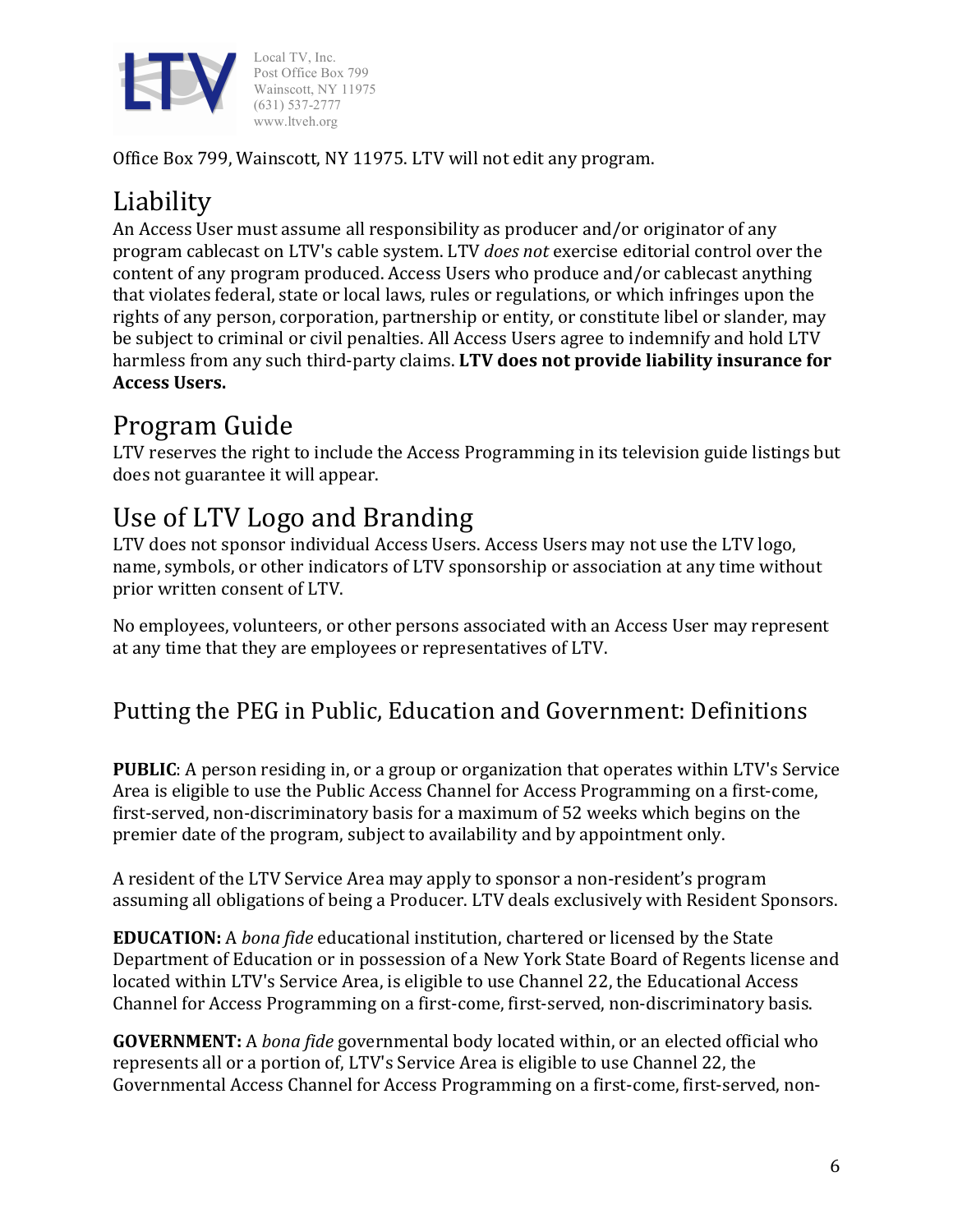

discriminatory basis.

## Policy Governing *Media Submission* and *Airtime*

A Resident Producer or a Resident Sponsor may submit for telecast video and audio material for Access Programming. All media submission must be sent to Patrice Jacobsen, Programming Director, LTV, PO Box 799, Wainscott, NY 11975, patrice@ltveh.org.

For scheduling purposes and in accordance with industry practice, recommended show length is 28 minutes. Special arrangements for other program lengths can be mutually arranged. LTV shall begin all programs on the hour and half hour only. Airtime is reserved on a first-come, first-served, non-discriminatory basis for a maximum of fifty-two (52) weeks. LTV's Annual Calendar consists of a fifty-two (52) week period, which begins on the premier airdate of the program. LTV recommends that each edition of a program run a maximum of four times so that the access channels will present variety and maintain viewer interest. In order to accommodate all Access Users, LTV reserves the right to limit each access producer to one program per contract period.

Commonly available time slots are on the half-hour and hour. Therefore a program in a thirty-minute time slot should be 28-minutes in length. A program in a sixty-minute time slot should be 58-minutes in length. If your program exceeds these actual times, it may be cut short. Programs shorter than these times may be combined with other programs and re-scheduled to fill a complete time slot.

LTV reserves the right to preempt programming at any time to accommodate emergency communications or high-profile community events. Additionally, during emergency events, LTV may append an additional scroll to broadcast programs to deliver information to the community at large. This additional scroll may run approximately 125 pixels from the bottom of the broadcast image.

LTV airs special programming on holidays, and reserves the right to preempt any programs from their normal broadcast schedule to accommodate holiday programming. LTV will attempt to provide preempted programming with additional airtime in the week following the holiday.

Note: The premier airtime for LIVE programs is at the time of original broadcast. The premier airtime for pre-recorded programs is the first airtime after the schedule begins. Our schedule begins on Tuesdays at 12am.

## Accepted Formats for Submission

LTV accepts DVD-R Video DVDs meeting the following criteria *and* digital files as specified below. Submissions may be made by mail. LTV currently airs programming only in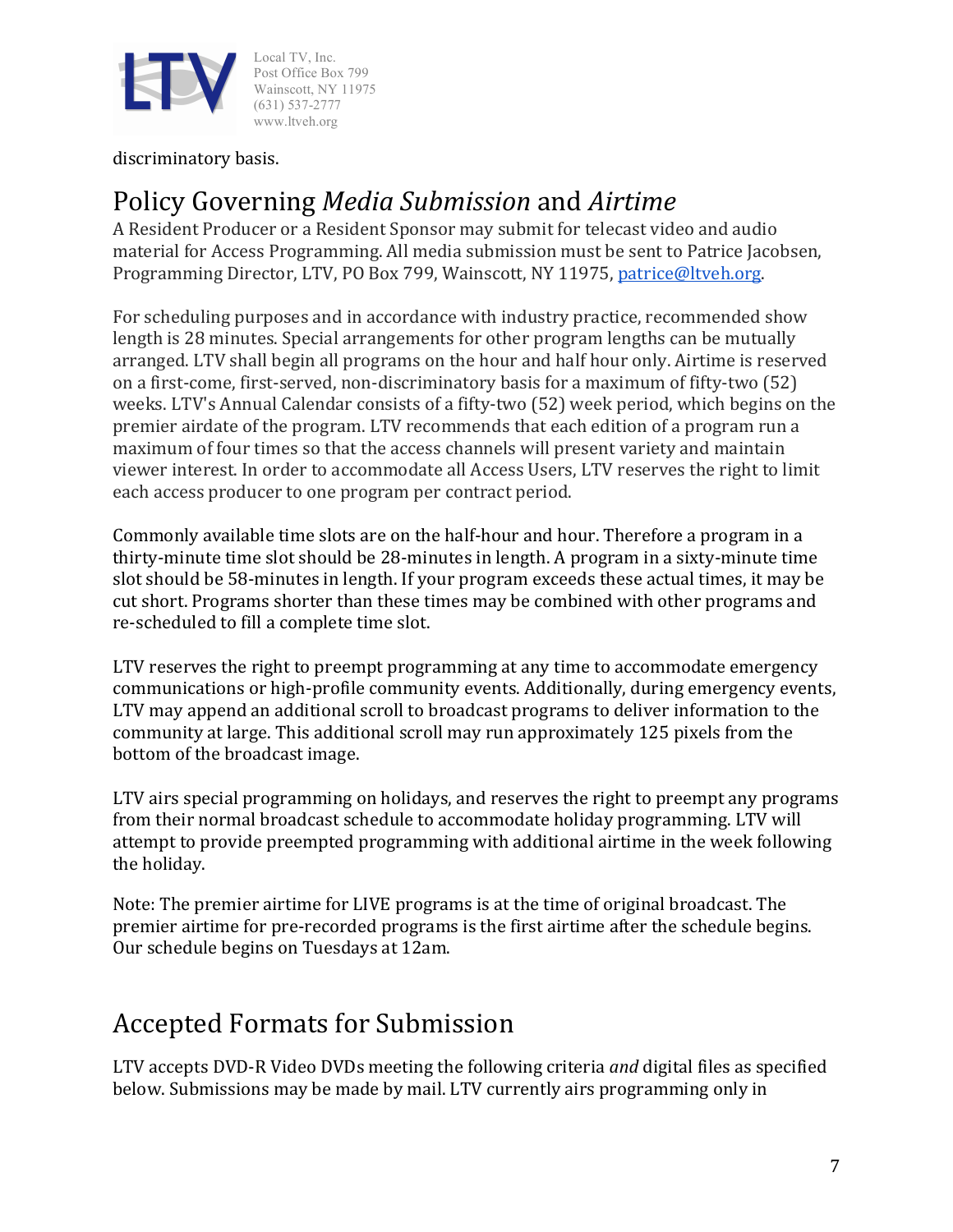

www.ltveh.org standard definition. LTV appends a logo bug in the top left corner of all programs, and also inserts a community calendar scroll at regular intervals along the bottom of programming. In general, scrolls are limited to the bottom 75 pixels of the broadcast image. The logo bug is contained in a box 240px wide by 120px tall located in the top left of the broadcast image.

### *DVD Submissions*

Preferred format, encoded to meet the following specifications (as per CableLabs VOD Content 1.0 Specification):

- MPEG-2, main level, main profile
- NTSC in 4:3 aspect ratio, NO 16:9 format without rendered letterboxing
- $\cdot$  4:2:0 chroma subsampling
- 29.97 frame rate.
- Black Level of OIRE
- Encoding bitrate of 8.0Mbps
- Resolution of: 720x480 or 720x486 or 640x480. For broadcast, resolution will be carried at 3/4 (528x480)
- One program per disk.
- No leading or trailing black or color bars should be on the disk.
- Menus should be avoided when possible or kept to a minimum.

LTV is not responsible for media damaged during playback or lost or damaged during storage. For your safety and the safety of our equipment, please do not submit DVD masters, DVDs worn from multiple use, or DVDs damaged by misuse, moisture, dirt or food. Media must be delivered ten  $(10)$  business days before the requested telecast date and time, if not, LTV may refuse to cablecast such media. No more than 10 programs may be delivered at once.

LTV is not responsible for loss or damage to any such media, or for return of any media left in LTV's custody beyond fourteen (14) days of the final cablecast. If you need to have your media returned by mail, please provide a SASE with proper postage.

Access Users who choose to produce their own programming should consult with LTV at the time of submission to determine whether their format is compatible with existing LTV equipment. After submission of the program, LTV shall reasonably determine if such presentation meets the Technical Specifications for Airing Tapes. Programming not meeting LTV's technical standards will be rejected. LTV shall not be under any obligation to obtain additional equipment to cablecast any Access Programming, nor shall LTV be responsible for any damages for failure to cablecast such Access Programming. Applications and reserved channel times are not assignable or transferable.

### *File Submissions*

Files may be submitted in several ways. You may bring by an SD card, external hard drive (raw SATA connections, or Firewire/USB are acceptable), or data DVD. High-Definition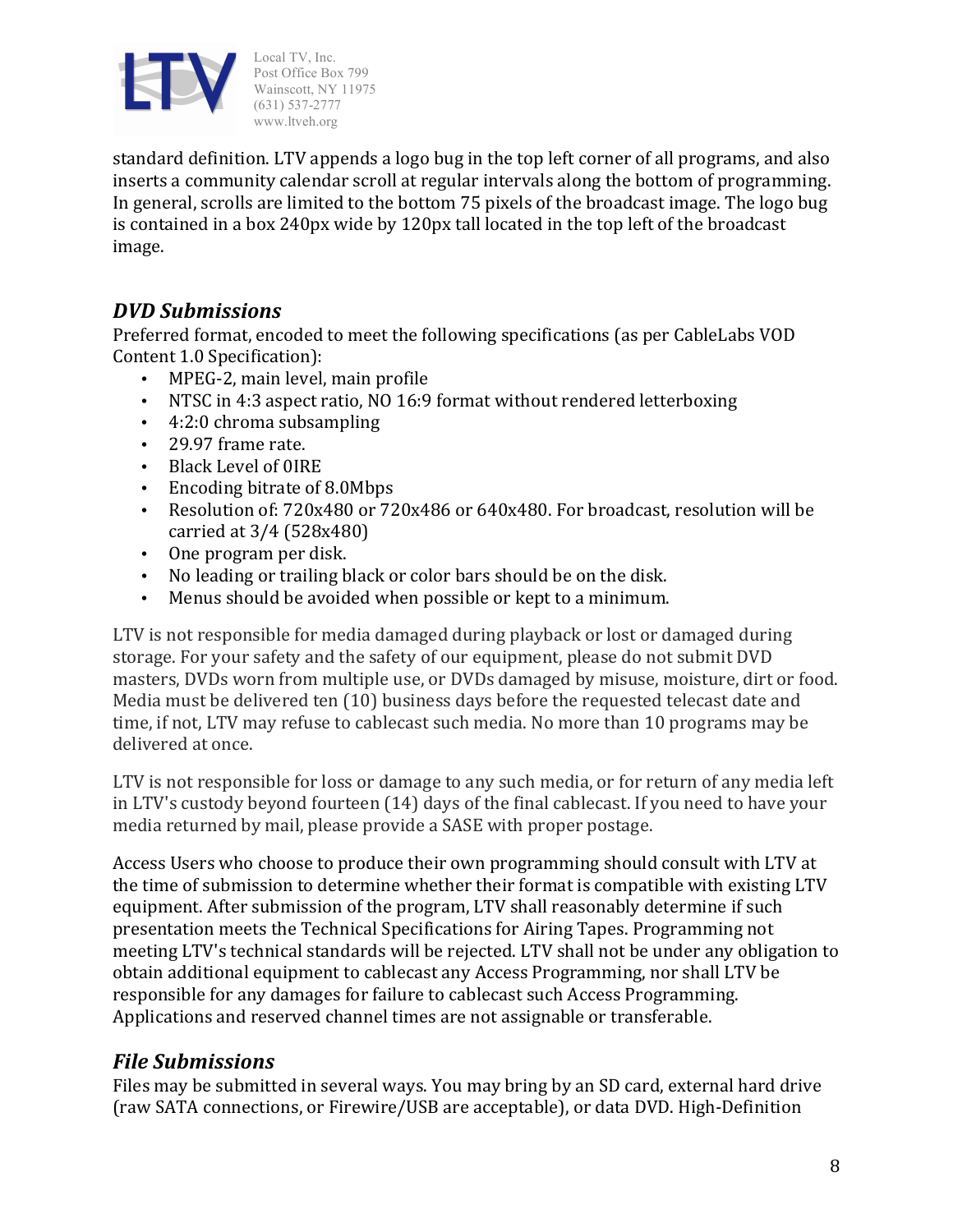

programming will be automatically down-converted for airing in Standard Definition, cropping or letterboxing is not guaranteed. Submitted programs must be in a codec and frame size as listed on the next page:

#### **MPEG2 Codec Requirements**

**File Extensions:** .mpg or .mpeg **Profile:** Main (420) or 422 Level: Main, High-1440 or High **Frame Size (w x h):** 720x480, 1440x1080 or 1920x1080 **Frame Rate (frames per second):** 29.97 FPS *ONLY* **Audio Codec:** MP2 (MPEG1 Layer 2) or PCM **PCM** Audio Bits Per Sample: 16-bit, 24-bit or 32-bit **Audio Sample Rate:** 44.1KHz *or* 48KHz

#### **H.264 Codec Requirements**

**File Extensions:** .mov or .mp4 **Profile:** Main, High, High 10 or High 422 Level: Any **Frame Size (w x h):** 720x480 or 1920x1080 **Frame Rate (frames per second):** 29.97 FPS *ONLY* **Audio Codec:** AAC-LC *ONLY* **PCM Audio Bits Per Sample:** *PCM* is NOT supported with this codec **Audio Sample Rate:** 48KHz *ONLY*

#### **Apple ProRes Codec Requirements**

**File Extension:** .mov ONLY **Profile:** 422, 422HQ, 422LT, 422Proxy Level: Any **Frame Size (w x h):** 720x480 or 1920x1080 **Frame Rate (frames per second):** 29.97 FPS *ONLY* **Audio Codec:** PCM *ONLY* **PCM** Audio Bits Per Sample: 16-bit, 24-bit *or* 32-bit **Audio Sample Rate:** 48KHz *ONLY*

### *For All Submissions*

- Media should be dubbed down no further than 3rd generation.
- An unbroken and stable control track must exist throughout the entire program length.
- Video level must not be too "hot." (Over 100 units of video as measured on a video scope.)
- Audio level must not be over-modulated (too high) or too low, and should range between -8 db and 0 db.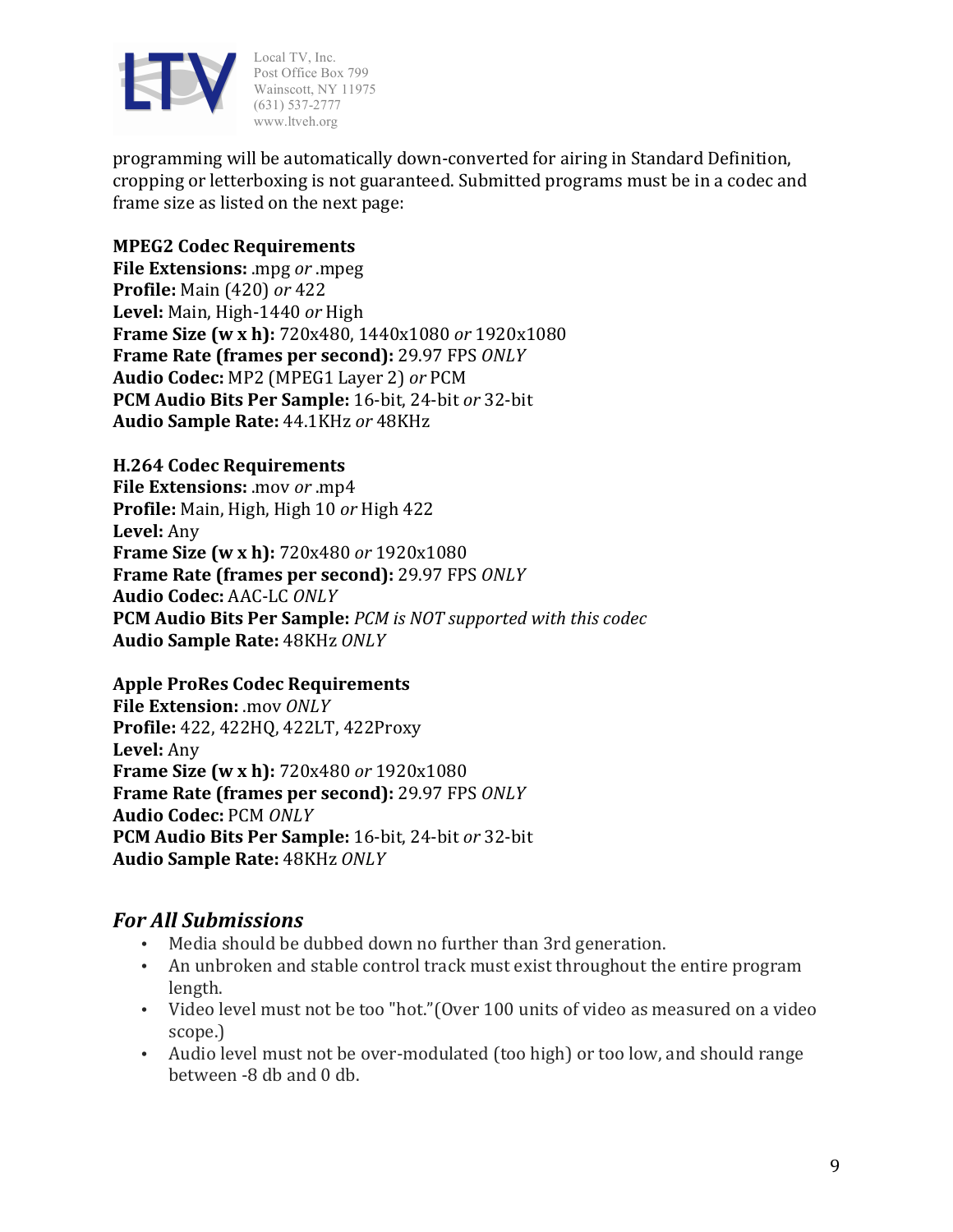

- Only one program per tape is permitted. Multiple programs on a single DVD are not acceptable for cablecast.
- Producers must properly label jackets and media with information about the program, including: 1.) series name, 2.) segment title and/or number, 3.) production  $date(s)$ , 4.) program length, and 5.) in-time.

### *Content*

- All formats must contain a disclaimer such as, "THE VIEWS EXPRESSED AND/OR IMPLIED ON THIS PROGRAM MAY NOT BE THAT OF THIS STATION." This must be contained within the closing credits.
- All videos provided from a third-party source must be fully credited, including the name of the producer. The Producer's name must match the name provided on the program rights release.
- Always preview your submission for technical errors. Any offensive material containing: foul language, nudity, cruelty, violence, libel, bias or otherwise offensive material must be labeled accordingly and immediately brought to the program director's attention upon submission. LTV requires that any offensive material be removed, muted or blurred by the Producer before submission.
- LTV reserves the right not to air any program or restrict it to a late nighttime slot based upon community standards and FCC Regulations. All programs must be free of commercial and/or promotional content. Only non-commercial, non-promotional material may exist on your program. For-profit business addresses, phone numbers, fax numbers and websites are prohibited. Only informational and/or charitable related content is permitted. Not-for-profit organizations must submit a 501-c3 certificate, therefore proving their status. A single point of contact may be contained within the closing credits of your program, for informational purposes only. For underwriters and sponsorships please follow the program guidelines set forth by LTV.

Application for use of LTV's Access Channel/s shall be submitted in writing and shall identify the proposed Access Channel user by name and address and specify and/or contain the following:

- Producers' Form #1 Statement of Compliance
- Producers' Form #2 Verification of Residency for Producer or Sponsor
- Producers' Form #3 Program Rights Release and Cablecast Request Form

LTV will accept an application and access-user contract presented at least 15 days prior to the proposed initial airdate. If no prior request has been made for the time and date requested, the application may be submitted at least 72 hours prior to the proposed initial airdate. However, in no case may an application be submitted more than 7 weeks prior to the next 52-week programming cycle. LTV reserves the right to periodically establish other application deadlines, with notice of those deadlines updated in these Policies on the LTV website. Programs will be scheduled for air upon approval of the application and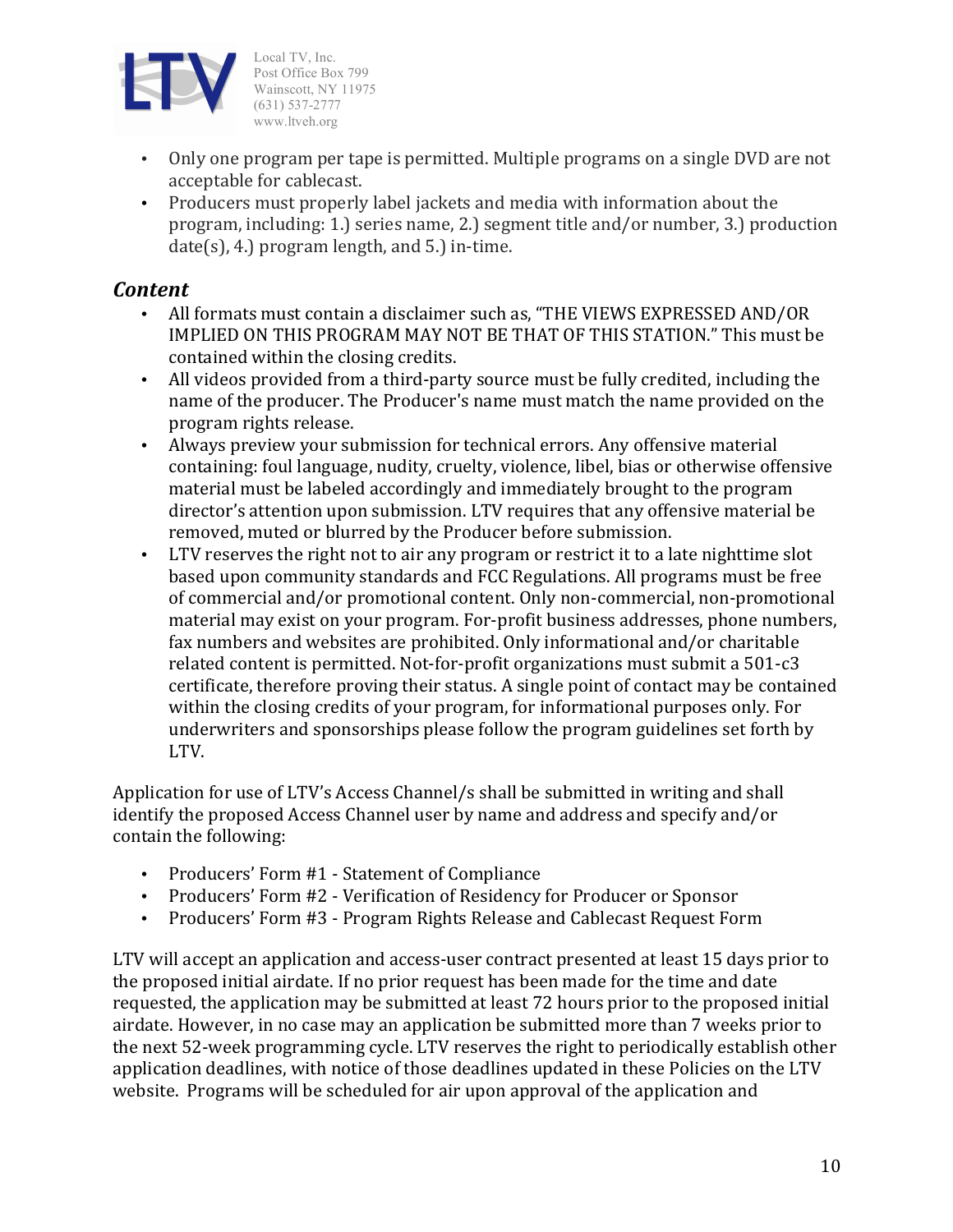

subsequent receipt of media.

## Release Forms

In addition to Producers' Form #3, Producers are required to maintain their release forms and any required authorization from event coordinators or persons appearing on any program. Examples of these forms are available on the home page of our website.

## Copyright

Producers *must hold the rights* for any copyrighted material that appears in the program, including, but not limited to, artwork, music, and graphic fonts.

Users must obtain all appropriate rights and clearances for the use of any copyrighted material. LTV reserves the right to request evidence of copyright rights and clearances. In the event that LTV reasonably believes that a program or presentation contains copyright infringing material, LTV may refuse to carry or to continue carrying such program, presentation, or series, or portion thereof, which does not comply with the provisions of these Policies, or for which LTV reasonably believes adequate rights to the material contained in the program and/or copyright clearances have not been obtained. However, permission to proceed with presentation of a program shall not be construed to mean that LTV has acknowledged or concluded that the Producer has secured all necessary rights and/or clearances or that LTV assumes any responsibility for such programming.

# Access Program Credits

Access Programming may identify the source of support or funding for the production. Recommended access program funding and/or service credits include:

• *On screen:* Corporate or organization names may be printed to resemble the following examples:

"Funding provided by \_\_\_\_\_\_\_\_\_\_\_\_\_\_\_\_\_.

"Set facilities provided by  $\blacksquare$ 

• *Voice over:* An audio credit may state the following:

"This program was made possible by an underwriting grant from  $\ddot{\hspace{1cm}}$ ." No further description of the company or organization or its products or location will be allowed.

Funding provided by the credited corporation or organization must be used for equipment, goods, or services needed for the production of the access program and *cannot be* distributed as salaries to producer, director, crew, talent, or others, or their families, or used for any other purpose. For more information on Underwriting for your show on LTV, contact the Executive Director at morgan@ltveh.org.

# Policy Governing *Facility Use*

A Resident, or a group or organization that operates within LTV's Service Area, is eligible to use the equipment and Studios on a first-come, first-served, non-discriminatory basis, by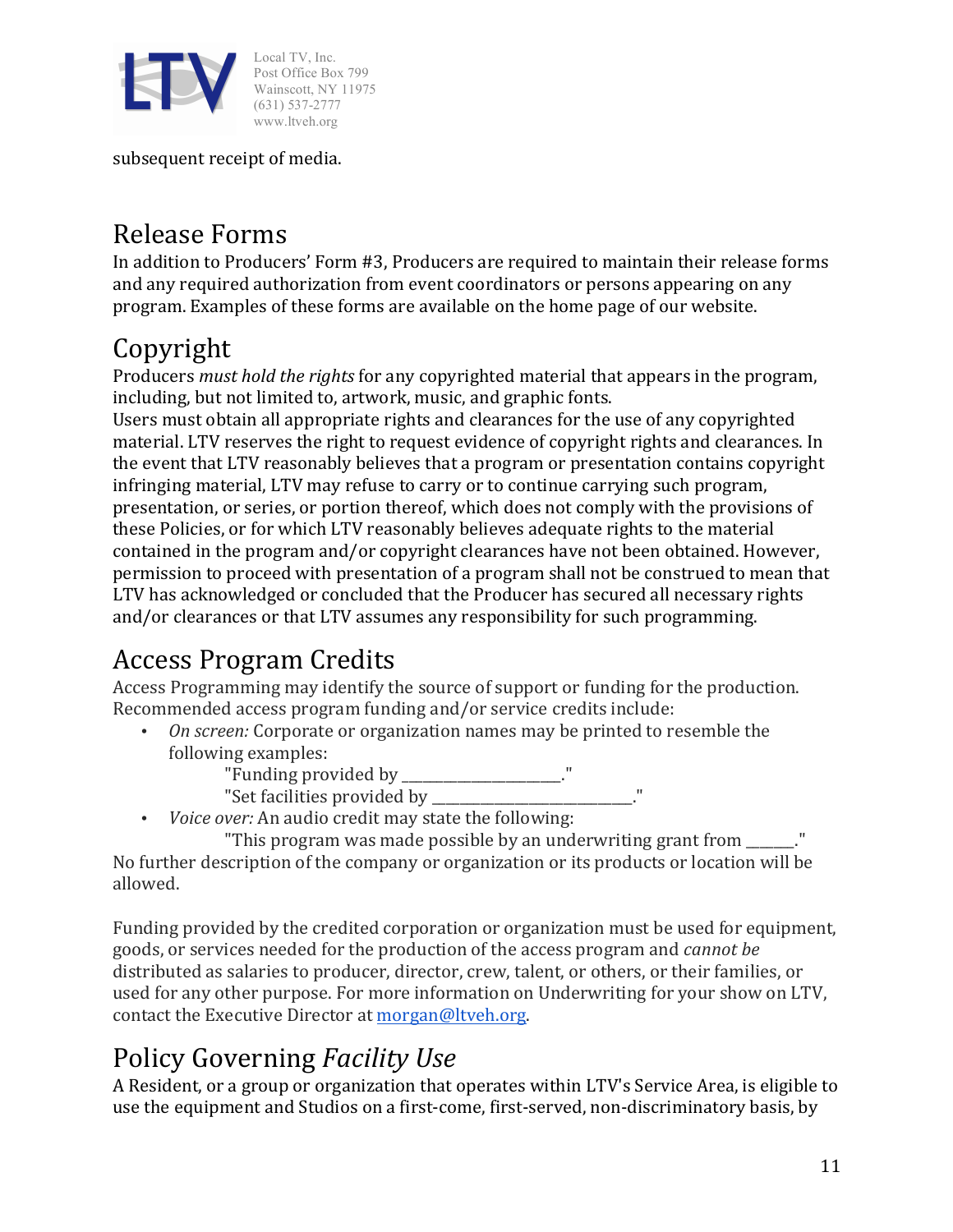

appointment only. A resident of the LTV Service Area may apply to Sponsor a nonresident's program and assume all obligations of being a Producer. LTV deals exclusively with Applicants.

LTV's Production Equipment and Studios may only be used to produce programming suitable for *initial broadcast* on LTV. Studio Time is available for eligible individuals, after the appropriate Orientation and Producers' workshops have been taken. Use of the studio is subject to availability at the time and for the duration requested by appointment only.

LTV may, in its reasonable discretion, permit other persons, groups or organizations to use LTV's Production Facilities if not otherwise engaged.

All Production Facility usage is subject to these Policies and Procedures, and LTV's Statement *of Compliance.*

**To secure studio time**, Producers must submit a studio request least three (3) business days in advance of the desired time and date, either online through the Studio scheduling system or by phone or email. LTV may waive the aforementioned three (3) day period contained herein in the event such Production Facilities are available upon shorter notice.

Production Facilities may be used for up to four  $(4)$  consecutive hours as consecutive appointments. Producers must provide at least twenty-four (24) hours notice of cancellation of scheduled use of Production Facilities time and must use all reasonable effort to ensure not to exceed the scheduled time. *Facility Users causing disruption or inconvenience to LTV staff or others will be subject to penalties up to and including revocation of future use of LTV's Production Facilities.* 

Studios are reserved by appointment for a specific time period, not by project.

If a Producer habitually misses or is late for his or her scheduled time, he or she will be subject to appropriate loss of privileges in accordance with LTV's penalty provisions.

To ensure adequate studio preparation and configuration, you must advise the staff at least three (3) business days in advance of any non-standard programming format or equipment that will be required for production. This includes adding photos, musical instruments (remember copyright law!) and any extraordinary presentation that might require additional equipment, space, or facilities. Use of the LTV studio for the production of programs that feature bands or other guests whose sound cannot be contained within the studio and might be a disturbance to other departments in the building may need to be scheduled at times outside of regular business hours.

Producers and/or guests may enter only those areas of LTV's Production Facilities and office locations that are designated for Access use, in addition to those areas that are normally open to the public. All are asked to comply with LTV's guidelines with respect to their conduct while guests of LTV and to conduct themselves in a civil and orderly fashion. Producers are ultimately responsible for the conduct of all persons involved in the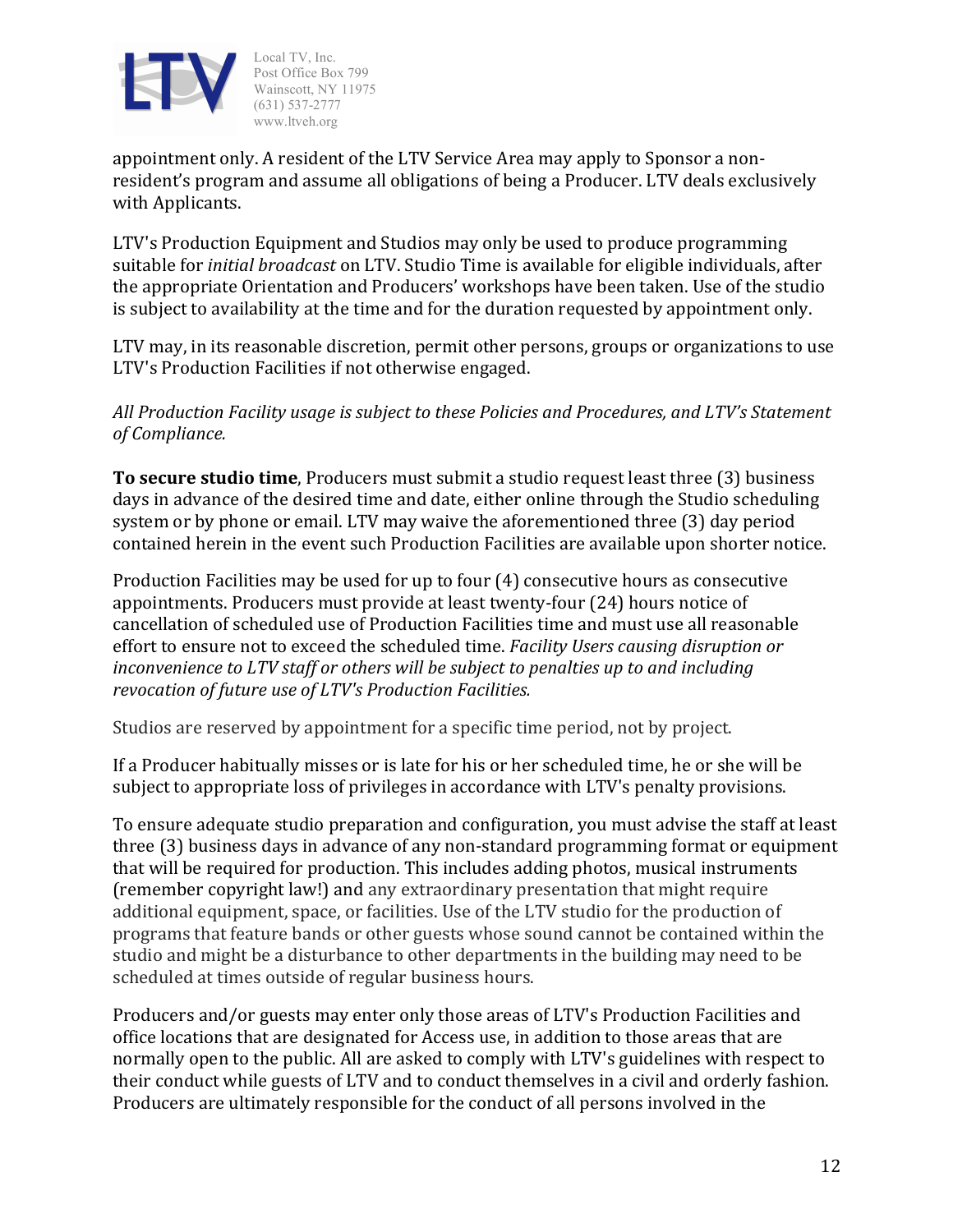

production of the Access Program and all guests.

Producers are financially responsible for the cost of repair or replacement of anything damaged by, or while under the control of, his or her production crew or guests.

Office equipment and machinery, such as copy machines, telephones, computers, and desk items (pens, pencils, staplers, tape, etc.) belong to LTV. Producers may use such items with the permission of LTV staff only.

At all times, Producers are expected to treat LTV staff and other Access Users with professional respect and courtesy. Verbal and/or physical abuse of *anyone* will result in the suspension of access privileges. Repeated instances of disrespect or abuse may result in the revocation of all access privileges.

# **Editing Facilities**

Anyone using LTV's editing facilities are subject to these policies as well as must sign LTV's Statement of Compliance.

- Time can be reserved for editing by calling the front desk and submitting an Editing Application for the date(s) and  $time(s)$  requested. Editing booths may be reserved for limited times.
- Editing facilities are booked for work on Access Programs only. A maximum of two  $(2)$  non-consecutive sessions may be booked at any given time.
- Only producers and editors directly involved with an editing project may be present in the editing room, and no more than two at any one time.
- Any producer/editor wishing to do a "voice-over" audio dub must make arrangements prior to booking time so that needed equipment can be scheduled.
- Please be prompt in your arrival to, and departure from, the edit suite and please adhere to your reserved time slot.

## Assisted Production Services

When available, LTV may provide full production services to interested parties. For-hire production services are conducted on a case-by-case basis, based on operational availability, and are subject to any current operation rates.

LTV may also provide production services *gratis* to eligible non-profit organizations and individuals based on eligibility. Any production services that require the assistance of LTV must request said assistance in writing by submitting a program proposal, which will be reviewed by the LTV Board Of Directors before assistance will be provided.

## Volunteers

Volunteers are vital to the spirit of the community-access experience. LTV maintains a list of people who have passed the qualifying exam and/or successfully completed the access training workshop and who are willing to assist others in the production of their Access Programming. LTV staff does not furnish this list for public view. If you need volunteers for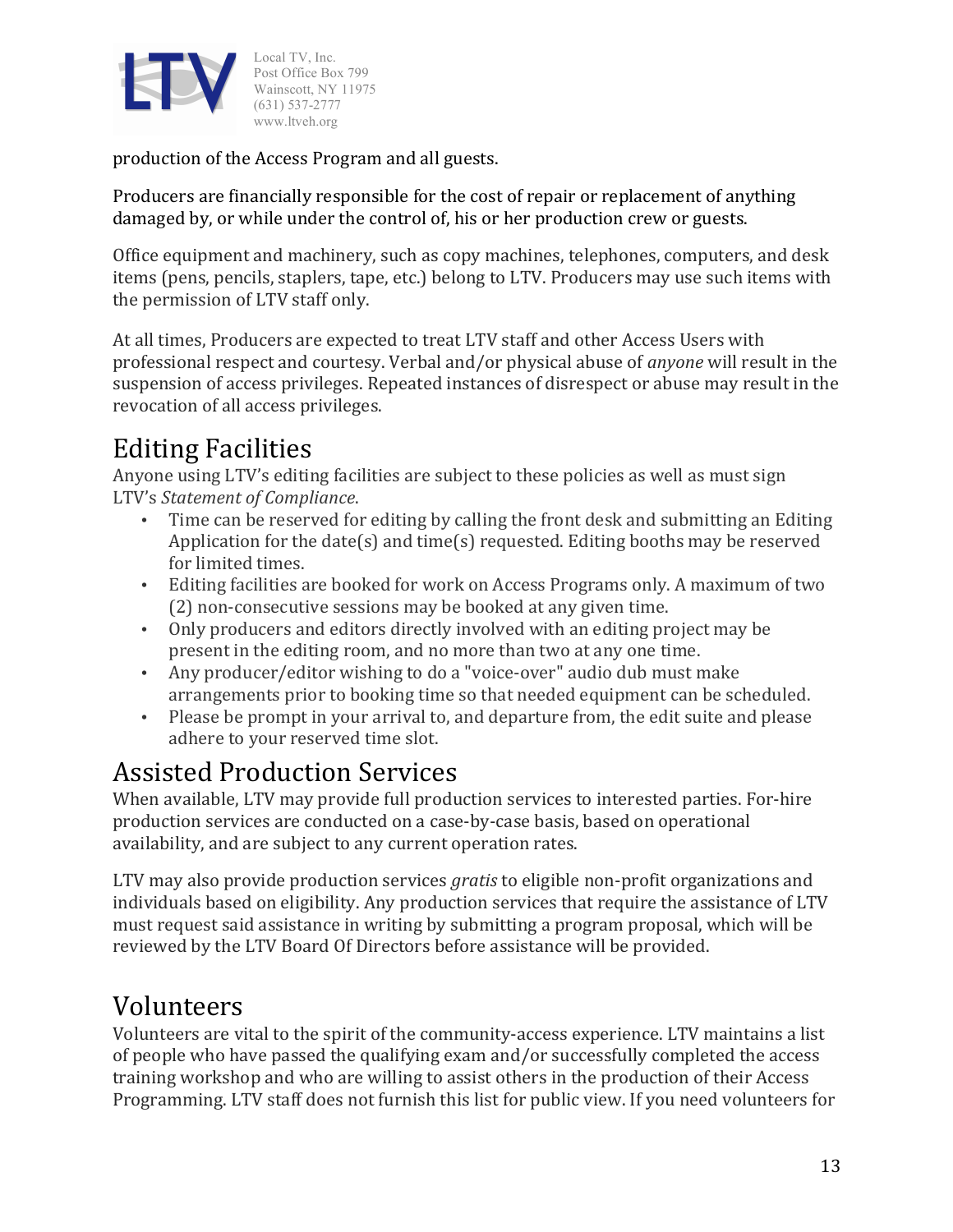

your show, a staff member will send out a notice to the list of volunteers.

## Media Storage

If you record your program at LTV's studio, or on-location for LTV, it will be stored in our library archive and is the property of LTV. Be sure to check off whether or not you allow copies to be made of your program on the Program Rights Release form.

If you record your program elsewhere it will be stored for no more then 30 days after the final air date. It is the producer's responsibility to make arrangements to pick up programs, or to have them shipped out at the producer's expense, upon drop off. Media left at LTV for more than 30 days will be discarded.

## Common Sense Policy: *Do not feed the animals!*

- Wandering around the hallways, studios and offices unaccompanied by authorized LTV staff is prohibited. All visitors should have an appointment. If a visitor does not have an appointment, they can request to see an appropriate or designated staff person on an as-available basis. All visitors must wait in the lobby area to be announced to a staff person and then must be escorted by that staff person.
- Meetings and conversations with LTV staff should pertain to the discussion of legitimate matters, i.e., the services that LTV provides. The length of such meetings and conversations should also be reasonable, which can be measured by the reasonable amount of time that it might take to discuss the legitimate matters on the agenda balanced against the other demands on the staff person's time.
- Anyone who violates Policy 1 or Policy 2, above, will be asked to leave. Incidents of persons who violate these policies will be documented and could result in suspension of privileges.
- Please make other arrangements for the care and supervision of children and animals, since they may not join you in the access area. If you plan to have animals on your program, please make certain that they are properly caged for their safety and the safety of other Access Users.
- Only crew members and talent directly involved with the production are allowed in the studio (observers, audiences, etc. are allowed only with the consent of the Public Access staff). All studio participants (including crew, talent, guests, and visitors) must enter the building from the front door.
- Room temperature in the studio must be kept cool for optimal machinery functioning. Please dress appropriately and *do not adjust* room temperature settings.
- Do not re-patch, re-configure, or alter any settings on any equipment. Ask the staff to assist you. Please report immediately to the staff any equipment problems that you are experiencing. Do not attempt to make equipment repairs yourself.
- No food or drink is allowed while using the studio. No smoking is allowed on the premises.
- Please be prompt in your arrival to and departure from the studio, and adhere to your reserved time slot. There should be no loitering in the access area after your allotted studio time is finished. You are expected to leave the area promptly and in a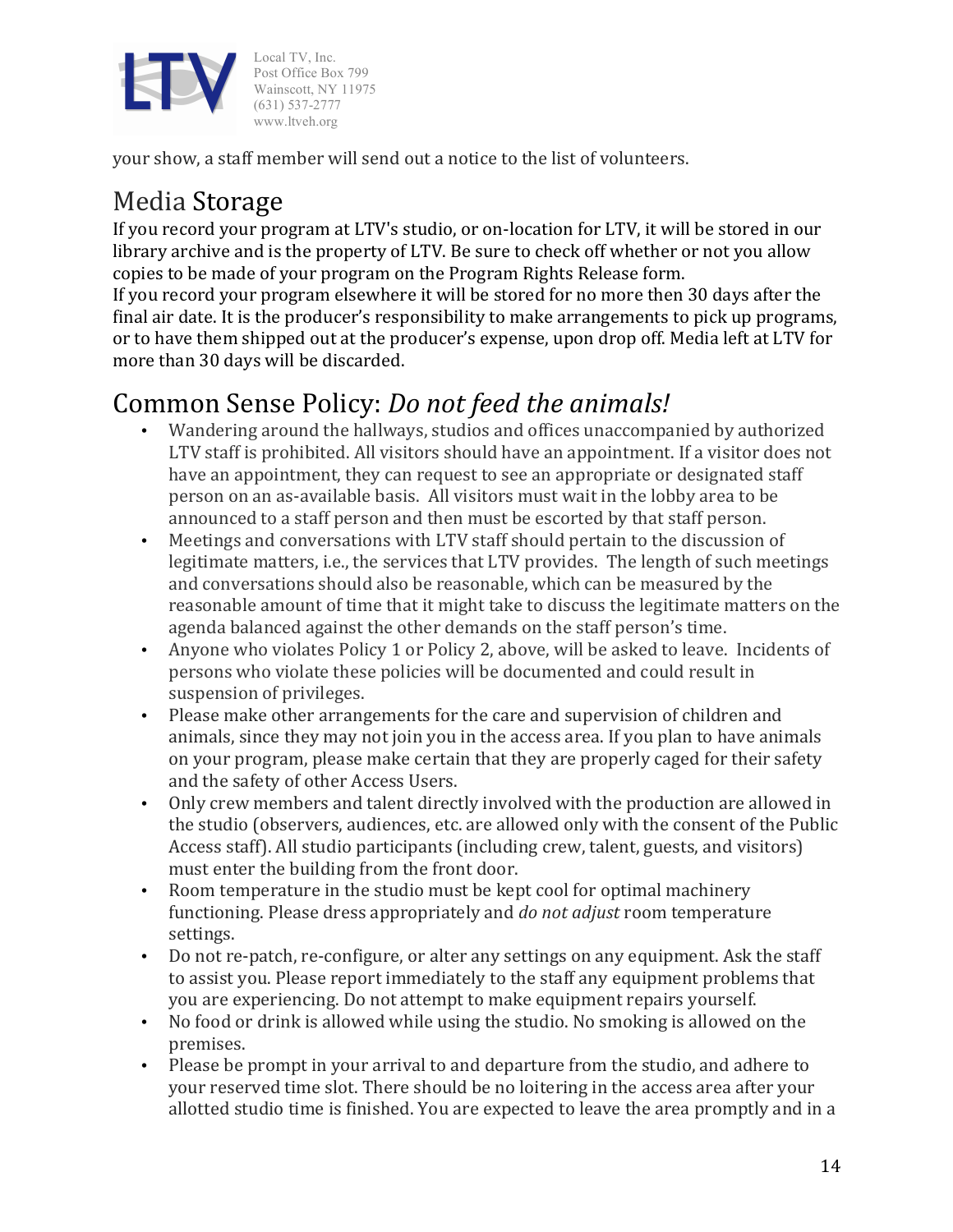

clean and orderly condition when your booked time slot is over so that the facility is ready for the next access user.

• If you are unsure about any procedure or piece of equipment, please ask the staff.

# Code of Conduct

As a LTV user, it is your responsibility to understand, agree to, and comply with this code and these policies and procedures.

- I will take full responsibility for the content of any programming that I distribute
- on LTV.
- I take full responsibility for my production, including my behavior as well as the behavior of my crew and guests.
- I will treat LTV equipment and studios with care and respect.
- I will use LTV equipment and studios only in support of productions I plan to distribute for broadcast on LTV.
- I will respect the rights of others to use LTV resources.
- I will make and cancel reservations.
- I will always treat LTV staff and other LTV users with professional courtesy.

Failure of a user to comply with any of these above codes or any other responsibility identified within these Policies will result in sanctions, termination of access, and any and all such action as permitted by law.

## LTV Access Privilege Suspension Guidelines

LTV reserves the right to impose the following penalties for the Policy violations set forth below. Please understand that these are guidelines only and the unique facts and circumstances of any particular incident will be carefully reviewed with a view toward evenhandedness and the facilitation of the fair and equitable use of public access.

| <b>Violation</b>                             | <b>Penalty</b>                                                                                                                      |                      |               |  |
|----------------------------------------------|-------------------------------------------------------------------------------------------------------------------------------------|----------------------|---------------|--|
| <b>Violation of LTV</b><br><b>Rules</b>      | <b>1st Violation</b>                                                                                                                | <b>2nd Violation</b> | 3rd Violation |  |
| Obscene and/or<br><b>Commercial Material</b> | Verbal* and/or written warning and tape will be pulled prior to<br>airing or after first airing, as applicable, in LTV's discretion |                      |               |  |
| Commercial or Non-<br>Political Fundraising, | Same as for Obscene and / or Commercial Material                                                                                    |                      |               |  |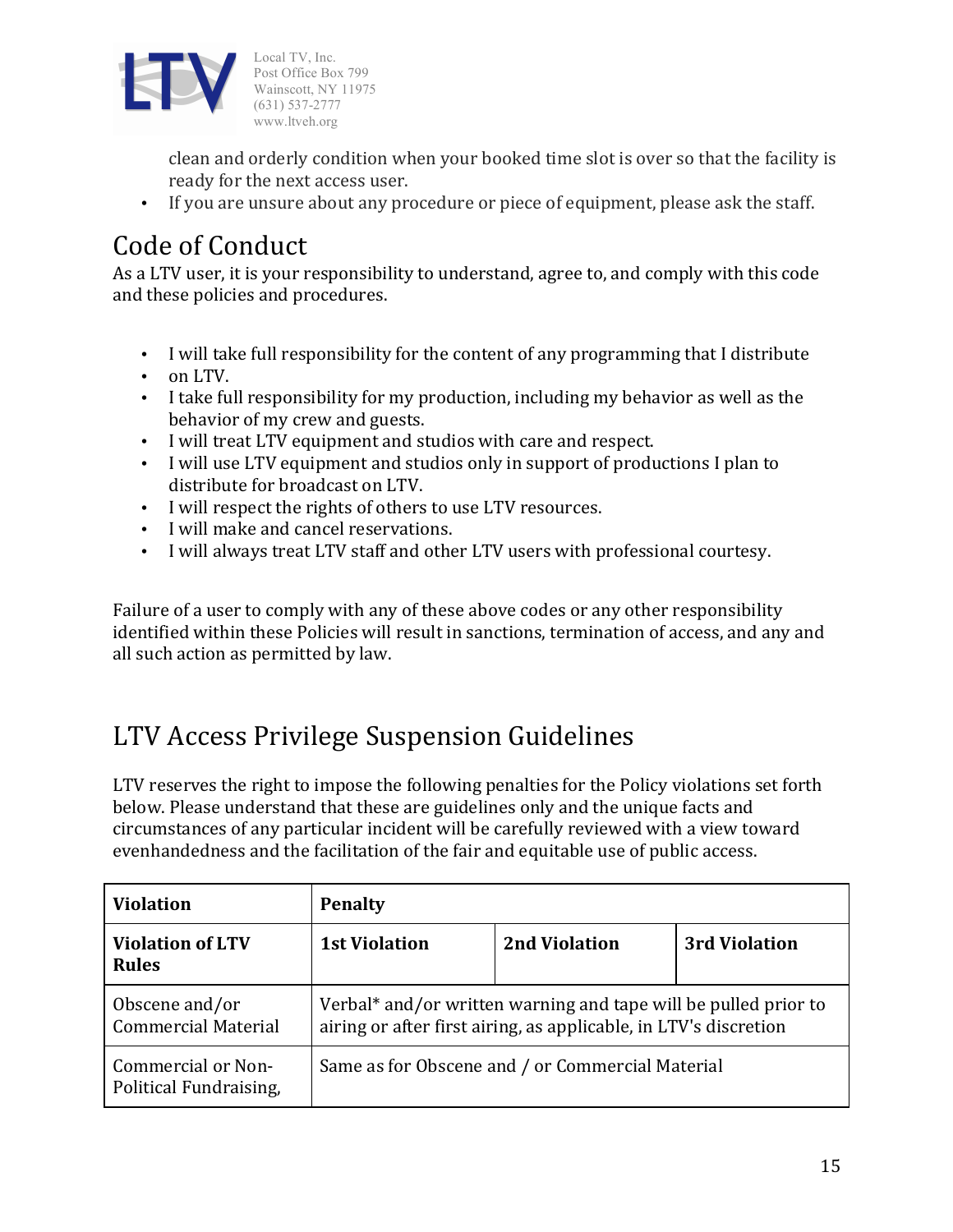

| including Political<br><b>Solicitation of Names</b>                                                                                                                      |                                                                                          |                                                                                       |                                                                     |  |  |
|--------------------------------------------------------------------------------------------------------------------------------------------------------------------------|------------------------------------------------------------------------------------------|---------------------------------------------------------------------------------------|---------------------------------------------------------------------|--|--|
| Failure to submit<br>program for<br>scheduled time period                                                                                                                | Verbal Warning*                                                                          | Maximum of 1<br>week suspension<br>of privileges                                      | Maximum of 2<br>weeks suspension<br>of privileges                   |  |  |
| Violation of rules by<br>crew or guests                                                                                                                                  | Verbal Warning*                                                                          | Maximum of 1<br>month suspension<br>of privileges                                     | Maximum of 6<br>months<br>suspension of<br>privileges               |  |  |
| Unqualified Use of<br>Equipment                                                                                                                                          | Verbal Warning*                                                                          | Permanent suspension of privileges                                                    |                                                                     |  |  |
| Unauthorized Use of<br>Facilities                                                                                                                                        | Verbal Warning*                                                                          | Permanent suspension of privileges                                                    |                                                                     |  |  |
| Damage to Equipment<br>or Facilities                                                                                                                                     | Verbal Warning* &<br>Reimbursement for<br>Damages                                        | Maximum of 4<br>weeks suspension<br>of privileges and<br>reimbursement for<br>damages | Permanent loss of<br>privileges and<br>reimbursement<br>for damages |  |  |
| Violation of Federal,<br>State, or local laws,<br>rules, or regulations,<br>including theft,<br>possession / use of<br>drugs or alcohol, and<br>possession of<br>weapons | Penalty may range from temporary to permanent loss of<br>privileges at LTV's discretion. |                                                                                       |                                                                     |  |  |
| <b>Other Violations</b>                                                                                                                                                  | Verbal warning*<br>and up to a<br>maximum of 2 wks.<br>suspension of<br>privileges       | Maximum of 2<br>months suspension<br>of privileges                                    | Maximum of<br>permanent loss of<br>privileges                       |  |  |
| Aggressive,<br>unprofessional<br>behavior or<br>harassment                                                                                                               | Verbal Warning*                                                                          | Permanent suspension of privileges                                                    |                                                                     |  |  |
| Failure to adhere to specific operating procedures                                                                                                                       |                                                                                          |                                                                                       |                                                                     |  |  |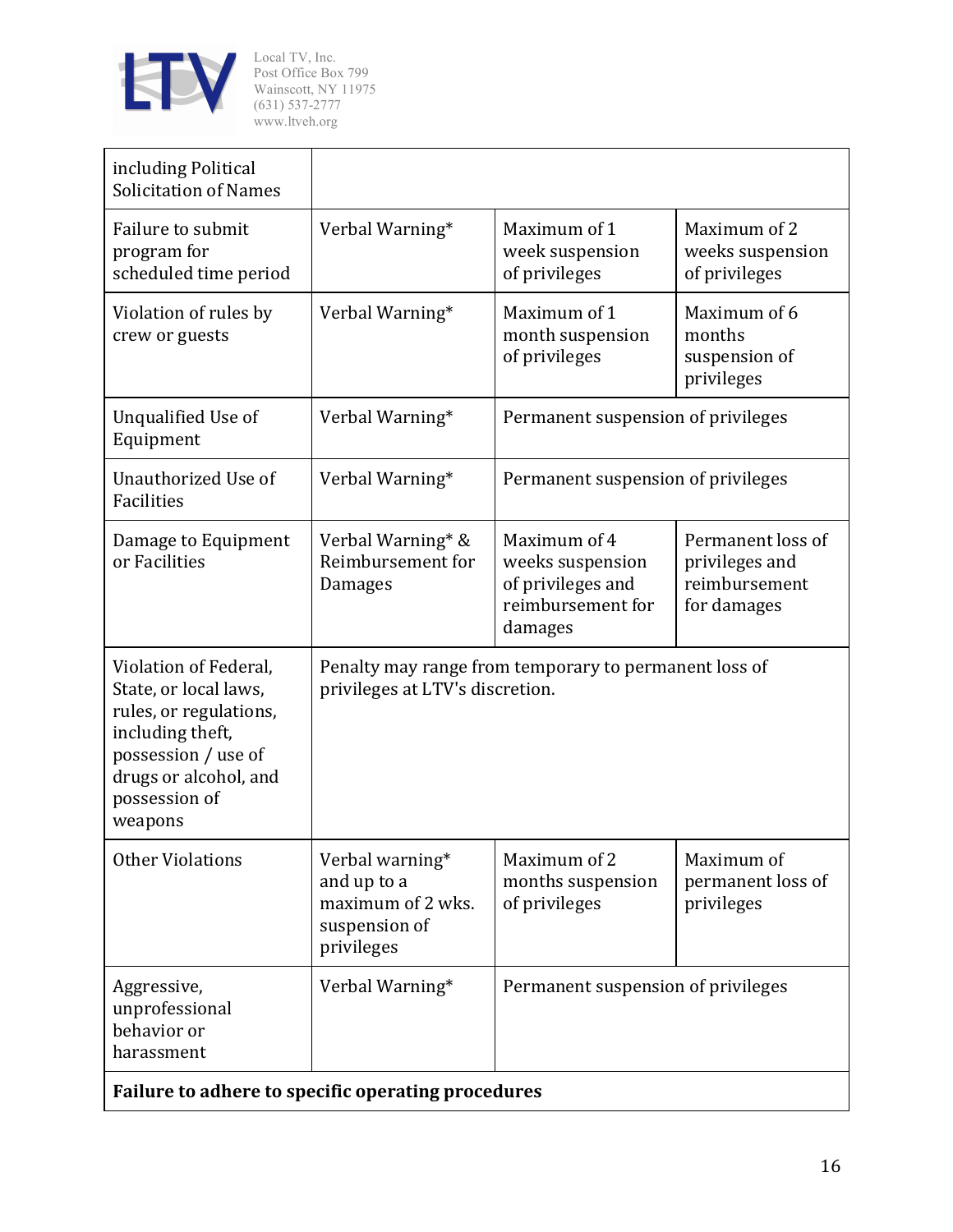

| <b>Reserving Time</b>                                    | Verbal warning*<br>and up to a<br>maximum of 2<br>weeks suspension<br>of privileges  | Maximum of 4<br>weeks suspension<br>of privileges  | Maximum of 6<br>weeks suspension<br>of privileges |
|----------------------------------------------------------|--------------------------------------------------------------------------------------|----------------------------------------------------|---------------------------------------------------|
| <b>Editing Facilities</b>                                | Verbal warning*<br>and up to a<br>maximum of 2<br>weeks suspension<br>of privileges  | Maximum of 4<br>weeks suspension<br>of privileges  | Maximum of 6<br>weeks suspension<br>of privileges |
| <b>Studio Facilities</b>                                 | Verbal warning*<br>and up to a<br>maximum of 2<br>weeks suspension<br>of privileges  | Maximum of 4<br>weeks suspension<br>of privileges  | Maximum of 6<br>weeks suspension<br>of privileges |
| Portable Equipment<br>Packages                           | Verbal warning*<br>and up to a<br>maximum of 2<br>months suspension<br>of privileges | Permanent suspension of privileges                 |                                                   |
| <b>Falsification of</b><br>Records                       | Verbal warning*<br>and up to a<br>maximum of 2<br>months suspension<br>of privileges | Permanent<br>suspension of<br>privileges           |                                                   |
| Smoking, eating, or<br>drinking in<br>undesignated areas | Verbal warning*<br>and up to a<br>maximum of 2<br>weeks suspension<br>of privileges  | Maximum of 6<br>months suspension<br>of privileges | Permanent<br>suspension of<br>privileges          |
| <b>Other Violations</b>                                  | Verbal warning*<br>and up to a<br>maximum of 2<br>weeks suspension<br>of privileges  | Maximum of 4<br>weeks suspension<br>of privileges  | Maximum of 6<br>weeks suspension<br>of privileges |

\*Verbal Warning: LTV will document and retain all verbal warnings. Any LTV staff or Board member may issue Verbal Warnings.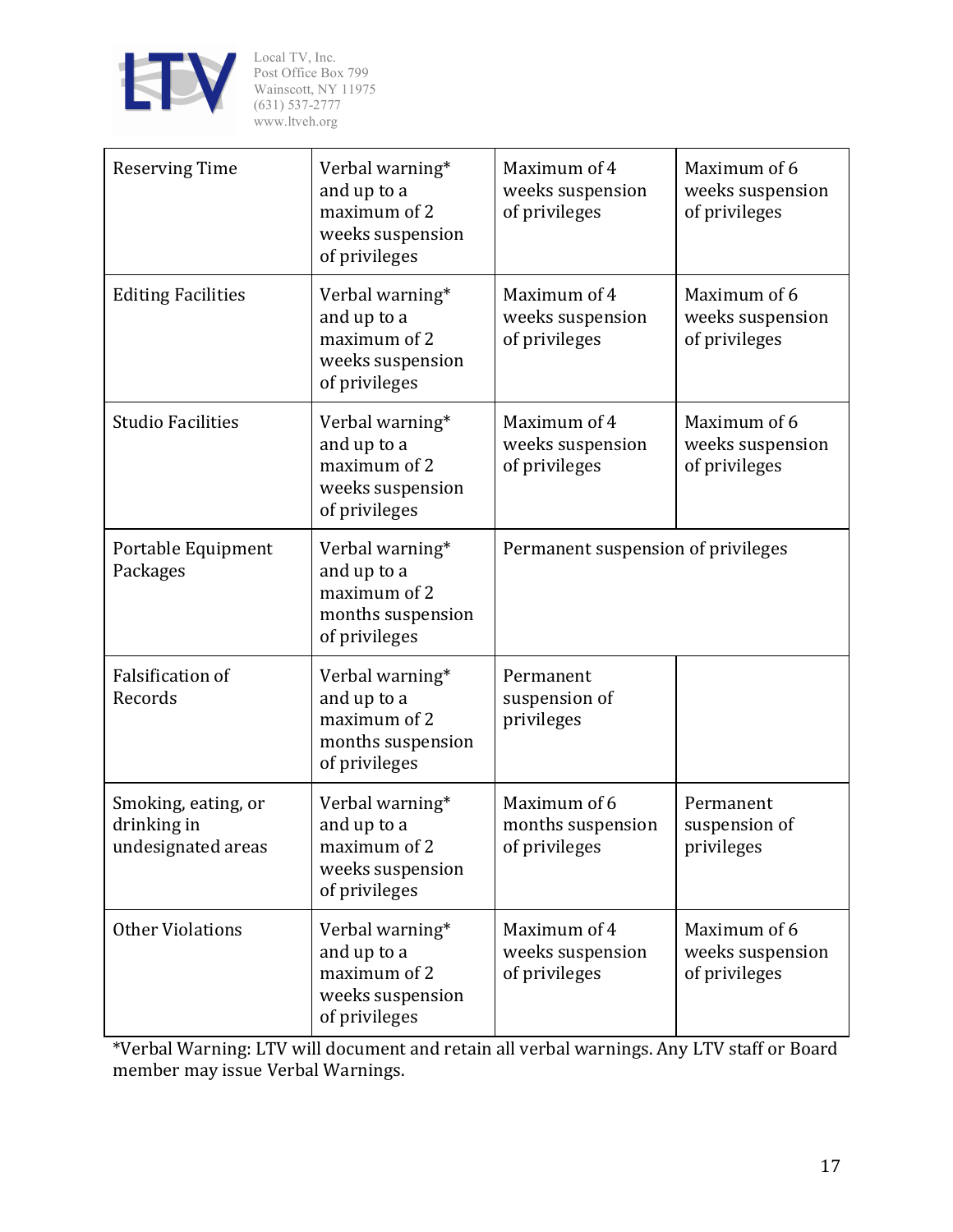

### Definitions

**Access Channel** – Those cable channels specially designated by LTV for the presentation of Access Programming by a person who is a resident of, or a group or organization which operates within, LTV's Service Area. LTV's Access Channels are LTV20 and EG22.

**Access User** - Any person who makes proper application for and presents Access Programming over the Public, Educational, or Governmental Access Channel, oftentimes interchangeable in this document with "Producer."

**Access Programming** - Video and audio material provided by an Access User on the Public, Educational, and Governmental Access Channels, which concerns matters of interest to and/or is about LTV's Service Area.

#### **Applicant"**– Any:

(a.) **person** who is eligible for Public Access and is at least 18 years of age residing in, or a group or organization which operates within, LTV's Service Area; (b.) **entity** which is eligible for Educational Access such as a school district or not-for-profit educational institution chartered or licensed by a State Department of Education, or; (c.) **entity** which is eligible for Governmental Access, such as a municipal, county, or state

government or an agency thereof which has properly applied for use of an Access Channel or Production Facility.

The **Applicant** shall be responsible for executing and abiding by all of the terms of the LTV's Statement of Compliance and Policies and Procedures. An Applicant is not an LTV staff member, and is forbidden to represent him or herself as such, or as a representative of LTV, and is also forbidden to use or display the LTV logo without express written permission.

**Cablecasting** - The distribution of programming (exclusive of broadcast signals) over LTV's cable television system.

**Educational Access Channel** - That cable channel which is designated by LTV for the presentation of Access Programming by school districts or educational institutions chartered or licensed by the State Department of Education (EG22).

**Facility User** - Any Applicant who makes proper application for and uses LTV's Production Facilities. As with an *Applicant*, a *Facility User* is not an LTV staff member, and is forbidden to represent him or herself as such, or as a representative of LTV, and is also forbidden to use or display the LTV logo without express written permission. As with *Access User*, *Facility User* is oftentimes interchangeable in the document with *Producer.* 

**Governmental Access Channel** - That cable channel which is designated by LTV for the presentation of Access Programming by a municipal, county, or state government or an agency thereof (EG22).

**Indecent Material** - Any material in a program and/or presentation which would be defined as "programming that the cable operator reasonably believes is lewd, lascivious or